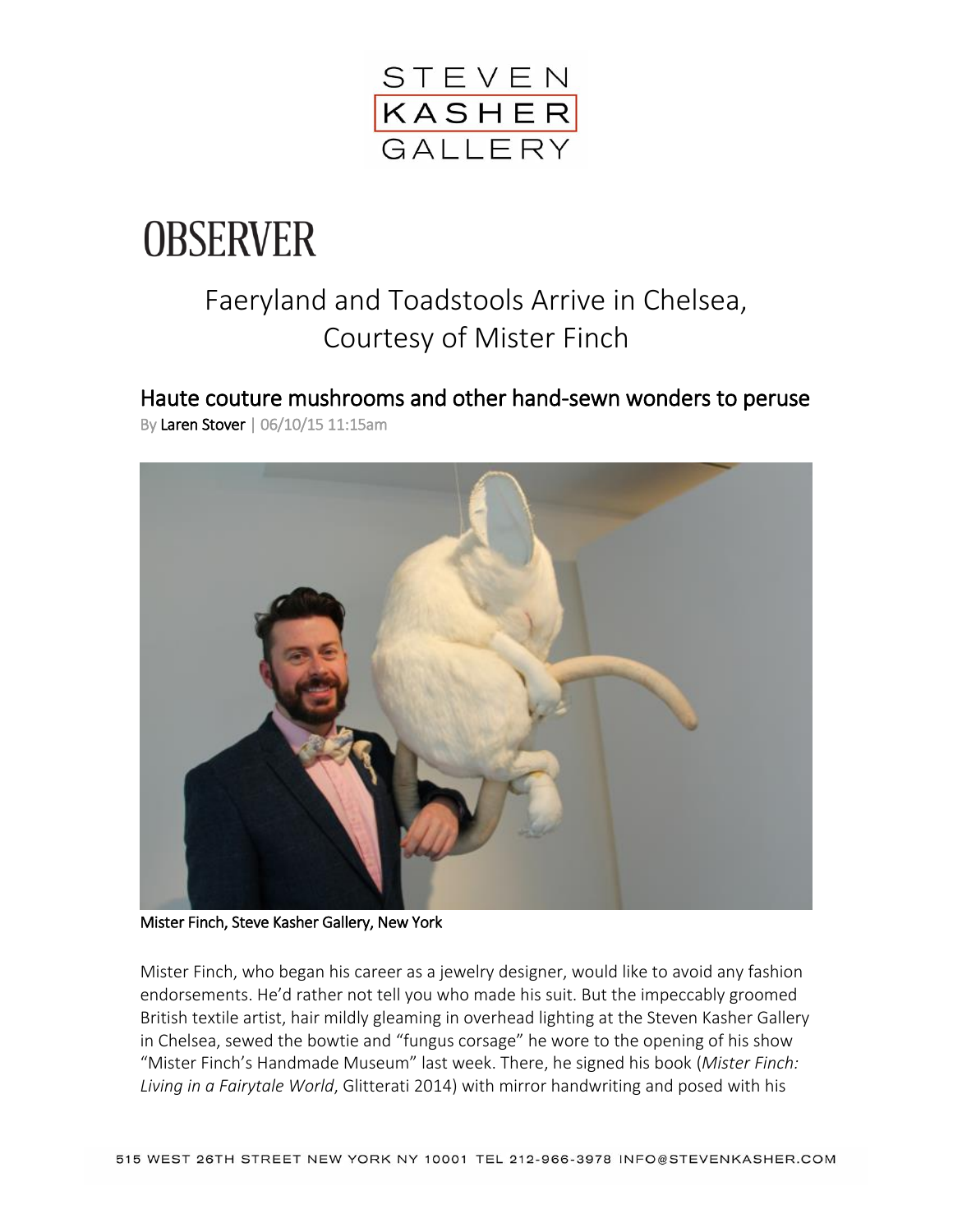

fans among some 50 hand-sewn specimens, which included statuesque toadstools, a carpet-winged moth and a giant sleeping mouse suspended from the ceiling.

"I know, I know I should have a proper bow tie but I wanted to use the embroidery from this vintage tablecloth I've been saving for ages," he wrote on his [Facebook](https://www.facebook.com/MisterFinchTextileArt) page. That page has over 235k likes.

Mister Finch, who creates nature and folklore-inspired flora and fauna, indeed lives in a poetic, mysterious, magical fairytale world and if the crowded opening for the artist's first solo show in New York (there was a book launch with a few pieces of his work last year) is any testament, enchantment is catching on. Do we need it now more than ever?

"I don't believe it ever went away," said Mister Finch. Not surprising, Mister Finch's favorite Manhattan haunt is the Museum of Natural History. "I do hear this ideology as a trend but its not anything new. People have always looked for magic, gazed at the stars and made wishes. Yes, I think we need it more than ever…some of us need something else to hang on to…that can't be explained, that provokes wonder, that could possibly be real, could exist. The world is a fast, loud place, and having a belief in something wonderful can soften the edges."

There are no hard edges, literally, to most of his work—the softly sculpted toadstools are made from new and rescued cotton, velvets, bits of silk, and anything with a "fungal" texture, while other hand-sewn sculptures—his insects, spiders and birds—for example, are made of new and vintage fabric scraps, plastic, paper, wire, fake flower petals, clay, floral tape, and found objects. Although the idea of soft sculpture was explored in the late '50s and '60s by Claes [Oldenburg](http://observer.com/2013/04/claes-oldenburg-the-street-and-the-store-1960-1962-and-mouse-museumray-gun-wing-at-the-museum-of-modern-art/), you won't find anything remotely everyday (or floppy or flaccid for that matter) in Mister Finch's eccentric, slightly melancholic and romantically divined universe.

While the show is being called a "slightly subversive wonderland where poetry awakens from decay," seeing Mister Finch, the curator of this hand-sewn cabinet of curiosities, in the midst of it, adds the element of glamour. Hollywood may have co-opted the word, but faeries were the original [dazzlers.](http://observer.com/2015/04/how-faerie-subculture-has-exploded-into-the-mainstream/) Defined in the eighteenth century as a sense of magical beauty and alluring charm, and popularized by the poet and novelist Sir Walter Scott, faeries are famous for "casting glamour."

Debonair Mister Finch—easily the Cary Grant of the enchantment realm—certainly casts the glamour, weaving magic and charm with his artistry. His toadstools have willowy, statuesque silhouettes and his birds, based on museum study skins, are stylish, svelte,